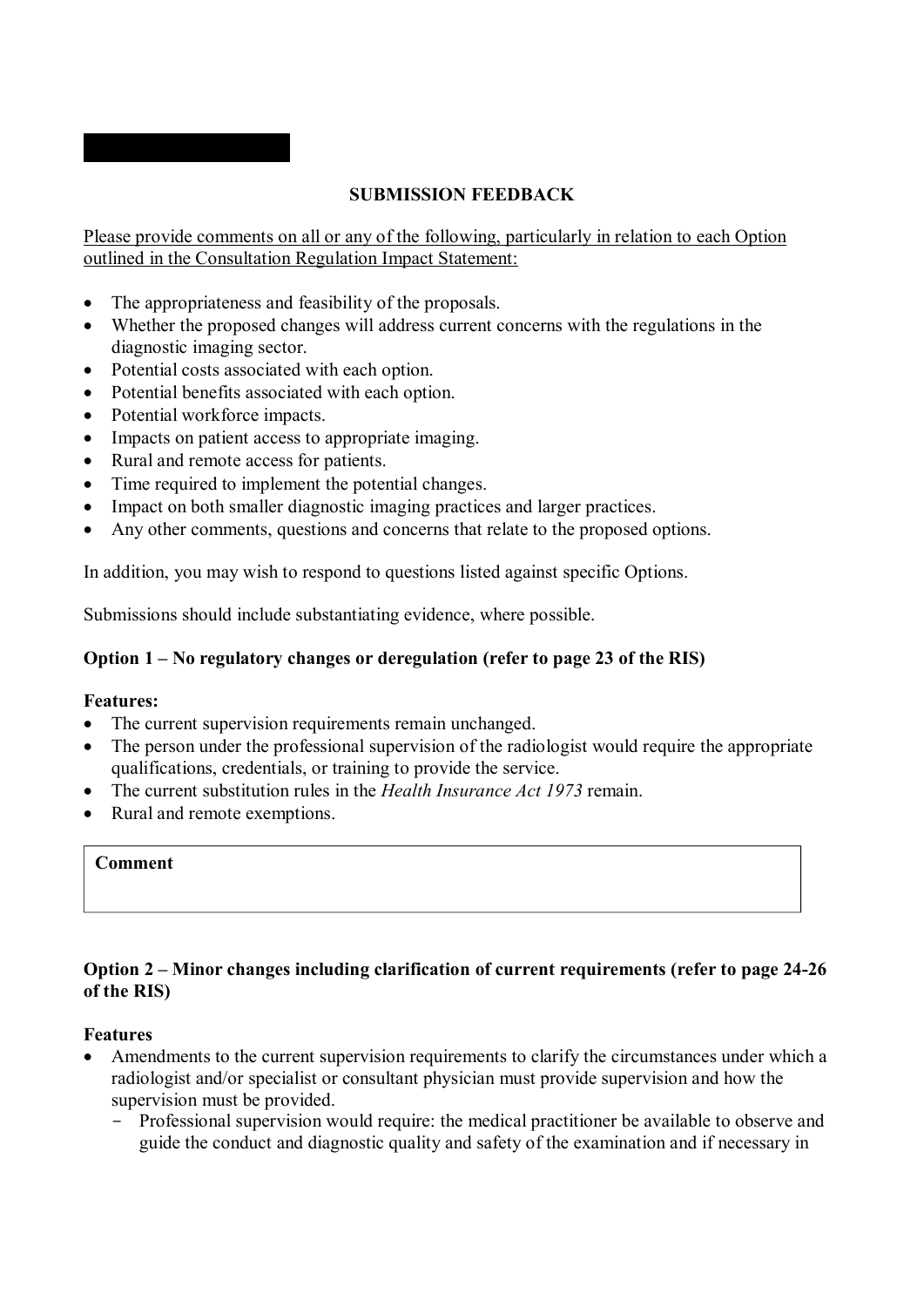accordance with accepted medical practice, attend the patient personally, within a reasonable period of time.

- The personal attendance requirement of musculoskeletal ultrasound would be amended to align with all other ultrasound items.
- The person under the professional supervision of the radiologist would require the appropriate qualifications, credentials, or training to provide the service.
- The current substitution rules in the *Health Insurance Act 1973* remain.
- Rural and remote exemptions.
- Specified qualification requirements for ultrasound providers.
- Definition of diagnostic ultrasound.

### **Comment**

''''''''''''''''' ''''''''''''''''''''''' agrees with this option. ''''''''''''''''' ''''''''''''''''''''''' believes clarification for the supervision is a benefit to patients and will ensure well supervised examinations without the requirements being too arduous.

### **Musculoskeletal Ultrasound (refer to page 25-26 of the RIS)**  *Questions:*

- Are the principles as outlined satisfactory to clarify the requirements?
- What reasons, if any, are there for the personal attendance requirements for musculoskeletal ultrasound to remain?
- Would a minimum set of guidelines for 'accepted medical practice' per modality be appropriate?
- What savings are anticipated to be realised from removing the personal attendance requirements for musculoskeletal ultrasound services?
- What additional costs are anticipated to be incurred by requiring a medical practitioner (eg radiologist) to be in close proximity to attend on a patient personally within a reasonable period of time in circumstances where this is not currently the situation?
- What other costs (if any) might be associated with the proposed changes?
- What are the potential consequences of the proposed changes?

## **Comment**

- ''''''''''''''''' ''''''''''''''''''''''' agrees with this option, although the definition of supervision needs to be clarified as in option two. You should not be able to perform MSK ultrasound in practices where a radiologist is not available to attend on the patient in a required time.
- There are no reasons for the personal attendance requirements to remain. As long as the radiologist is able to personally attend the patient when required in a required time.
- A minimal set of guidelines for accepted medical practice would be appropriate.
- There would not be additional costs by requiring the radiologist to be in close proximity for MSK ultrasound.
- This change would increase access to services and reduce waiting times for MSK ultrasound.
- MSK ultrasound should only be available in comprehensive practices.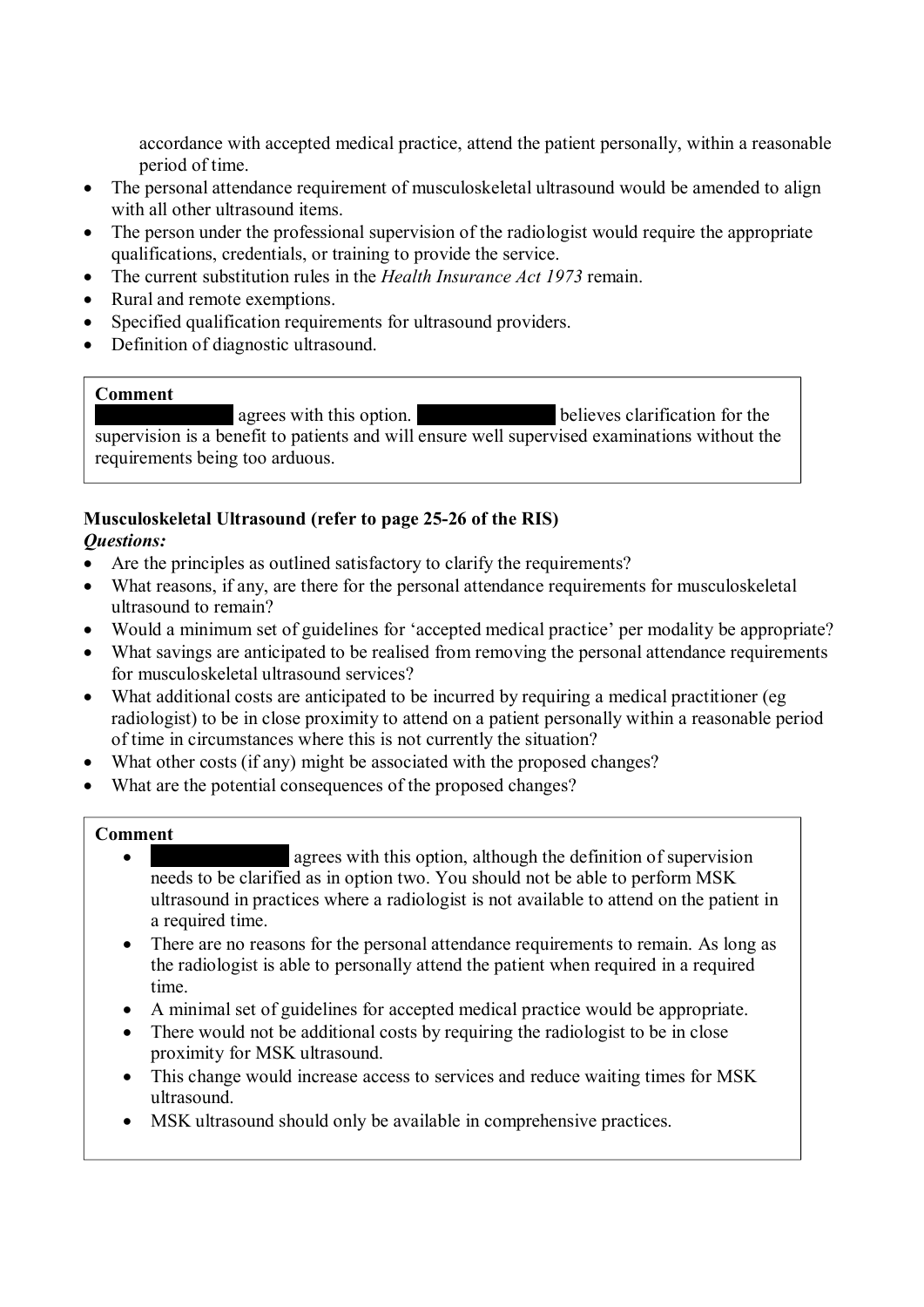# **Option 3 – Practice based approach (refer to page 27-34 of the RIS)**

# **Features**

- Amendments to the current supervision requirements to clarify the circumstances under which a radiologist and/or specialist or consultant physician must provide supervision and how the supervision must be provided.
	- Professional supervision would require: the medical practitioner be available to observe and guide the conduct and diagnostic quality and safety of the examination and if necessary in accordance with accepted medical practice, attend the patient personally, within a reasonable period of time.
- The personal attendance requirement of musculoskeletal ultrasound would be amended to align with all other ultrasound items.
- The person under the professional supervision of the radiologist would require the appropriate qualifications, credentials, or training to provide the service.
- Computed Tomography services would only be able to be provided in a comprehensive practice, with the exception of CT of the coronary arteries (items 57360 and 57361).
- Supervision would be tailored to the type of diagnostic imaging practice.
- A comprehensive practice would require a radiologist to be available during agreed operating hours.
- Where a radiologist is on site during ordinary operating hours, the radiologist would be allowed to determine the supervision requirements for the practice and have the flexibility to implement and supervise efficient and effective processes.
- Where a radiologist is on site during ordinary operating hours, the radiologist would be allowed to substitute a requested service for a more appropriate service, without the need for consultation with the requester, if the substituted service has a lower MBS fee than the requested service.
- The current substitution rules in the *Health Insurance Act 1973* remain.
- Where a radiologist is NOT on site during ordinary operating hours, a radiologist must be on site for the performance of the following services:
	- o Mammography;
	- o The administration of contrast; and
	- o Image guided intervention procedures/surgical interventions.
- The reporting and supervising radiologist would not have to be the same person, but practices would be required to maintain records which indicate the name of all the radiologists involved in the service.
- Rural and remote exemptions.
- Specified qualification requirements for ultrasound providers.
- Definition of diagnostic ultrasound.

## **Comment**

### **A Comprehensive practice (refer to page 28-29 of the RIS)**  *Questions:*

- Are there any other types of practices which have not been identified?
- Are there comprehensive practices that do not currently have a radiologist onsite?
- What are the costs of employing a radiologist onsite during ordinary operating hours?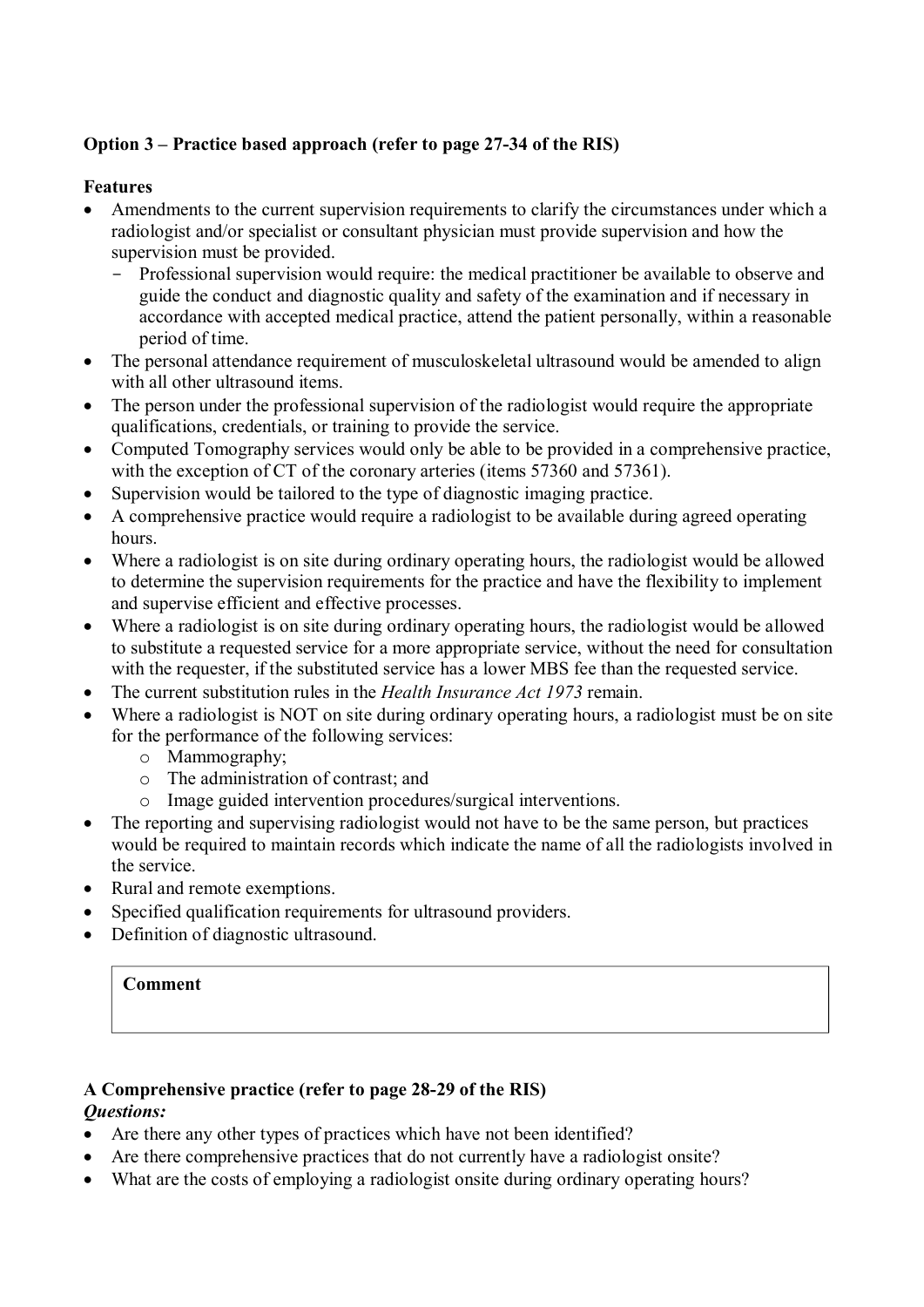- What are the costs of non-comprehensive practices expanding to become comprehensive practices?
- Are there enough radiologist for this to occur? What are the barriers?
- Is there any role for standalone CT and, if so, how would current safety and quality concerns be addressed? What will be the impact of this change on providers and patients?
- What other costs (if any) might be associated with the proposed changes?
- What are the potential consequences of the proposed changes?

## **Comment**

 '''''''''''''' ''''''''''''''''''''' agrees with this option and think that there is no place for standalone CT practices, except possibly for CT Coronary Arteries. Stand-alone CT practice, except in the case of CT Coronary Arteries practices do not allow for substitution of examination if required, eg x-ray or US. This would lead to unnecessary CT scans being performed.

# **Non-radiologist specialist practice (refer to page 30-31 of the RIS)**  *Question*

Are there any other services currently performed by non-radiology specialists?

# **Comment**

# **ADDITIONAL ISSUES FOR CONSULTATION**

## **1. Rural and remote exemptions (refer to page 31-32 of the RIS)**

The intention of having rural exemptions is to ensure patients have access to services without compromising on quality. However, current arrangements for rural exemptions vary for each of the modalities, creating confusion due to an inconsistent approach. The current approach is also difficult to administer.

## *Questions*

- Does the current rule meet its goal of increasing access for patients without comprising on quality?
- Should exemptions be geographically/distance based rather than looking at population base and local availability of specialist services?
- Are there any other mechanisms that provide incentives for local services provision in rural Australia?
- What is the role of tele-radiology? Should it be the only service, or an adjunct the local service provision?
- Should the exemption not be available for certain types of services?

# **Comment**